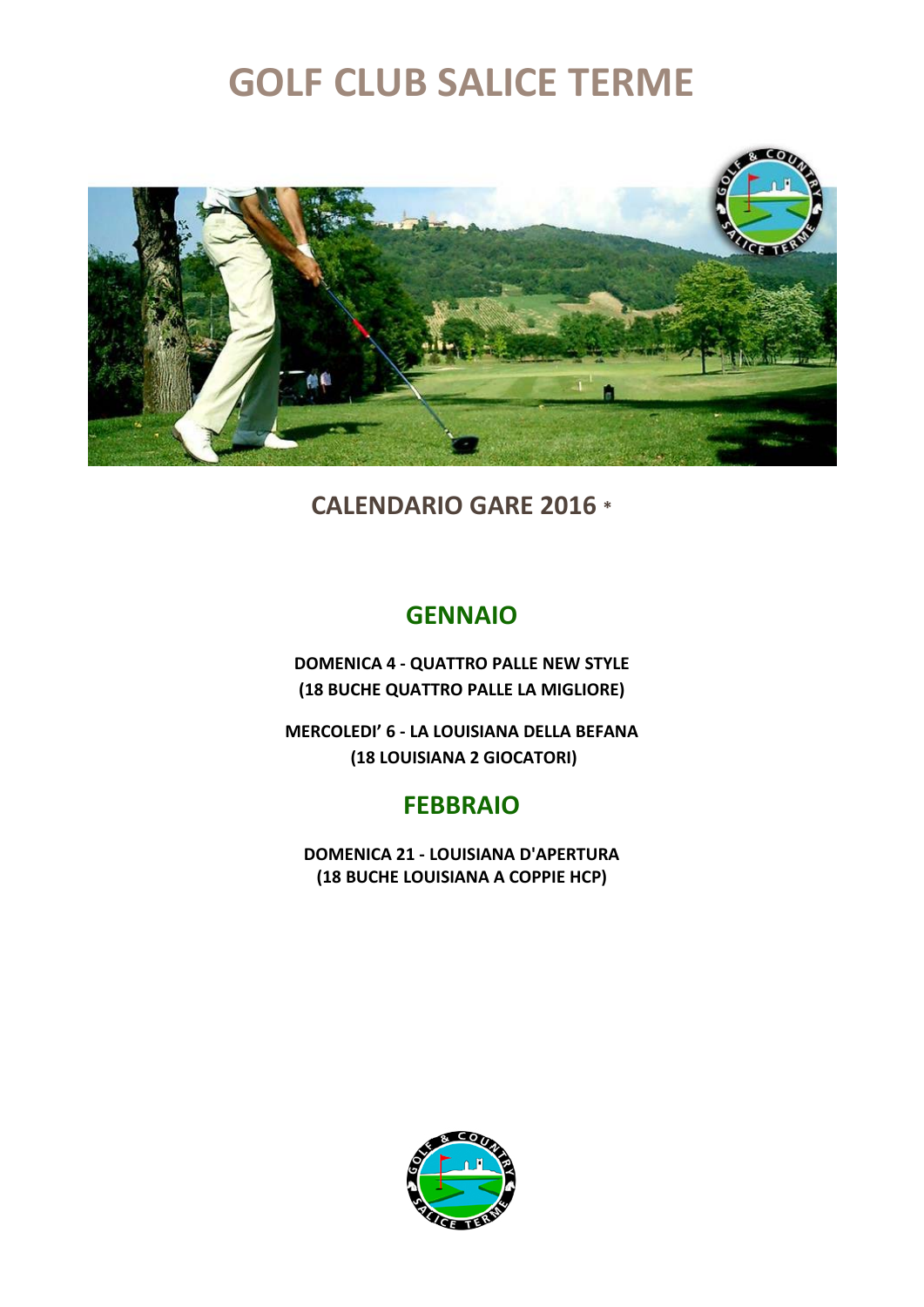### **MARZO**

**DOMENICA 13 - PODIO SPORT ARGENTI TOUR 2016 (18 BUCHE STABLEFORD HCP 3 CATEGORIE)**

**DOMENICA 27 - EASTER CUP 2016 (18 BUCHE STABLEFORD HCP 3 CATEGORIE)**

**LUNEDI' 28 - COPPA LIONS CLUB VOGHERA LA COLLEGIATA (18 BUCHE STABLEFORD HCP 3 CAT.)**

#### **APRILE**

**SABATO 2 - TROFEO 1 + 1 BALLA SCHOOL (REGOLAMENTO A PARTE)**

**DOMENICA 3 - GOLF IMPRESA CUP 2016 (18 BUCHE STABLEFORD HCP 3 CATEGORIE REGOLAMENTO A PARTE)**

**SABATO 9 - MARCHESE ADORNO PREMIAZIONE A RETORBIDO SEDE DEL MARCHESE ADORNO (18 BUCHE 3 CATEGORIE HCP 3 CATEGORIE)**

> **DOMENICA 10 - MEMORIAL ALCIDE E CARLO (18 BUCHE STABLEFORD HCP 3 CAT.)**

**SABATO 16 - ENPA VOGHERA (18 BUCHE LOUISIANA A COPPIE - CAT. UNICA)**

**DOMENICA 17 - CITROEN BY VISTARINI (18 BUCHE HCP 3 CATEGORIE, 1 E 2 MEDAL, 3 STABLEFORD)**

**23-24-25 - 1° SALICE D'ORO (54 BUCHE HCP 3 CAT. 1E 2 CAT. MEDAL, 3 CAT. STABLEFORD)**

**DOMENICA 24 - ESSEPIEMME SAS**

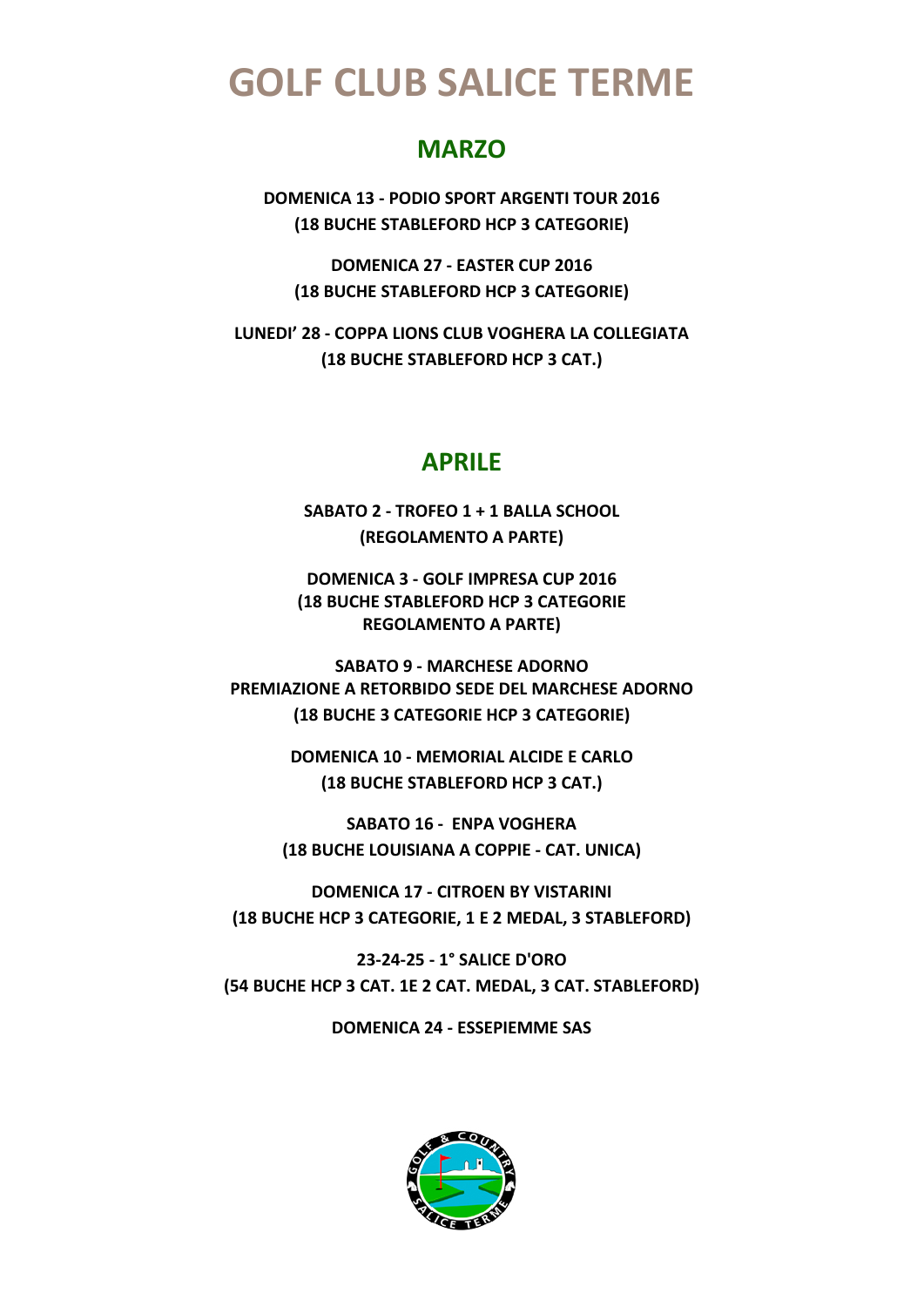### **MAGGIO**

**DOMENICA 1 - FASHION & FINANCE (18 BUCHE STABLEFORD HCP 3 CATEGORIE)**

**SABATO 7 - SAMUDRA INSIEME (18 BUCHE LOUISIANA A COPPIE STABLEFORD GARA BENEFICA)**

**DOMENICA 8 - GRAN PREMIO JOLLY SPORT (18 BUCHE STABLEFORD HCP 3 CAT.)**

**DOMENICA 15 - SEALUP CUP (18 BUCHE HCP 3 CATEGORIE 1 E 2 MEDAL, 3 STABLEFORD)**

> **SABATO 21 - LA CASA DEL SOLE (18 BUCHE STABLEFORD HCP 3 CATEGORIE REGOLAMENTO A PARTE - GARA BENEFICA)**

**DOMENICA 22 - 2° TROFEO BANCA FIDEURAM (18 BUCHE STABLEFORD HCP 3 CATEGORIE)**

**SABATO 28 - FASHION & FINANCE (18 BUCHE STABLEFORD HCP 3 CATEGORIE)**

**DOMENICA 29 - PEUGEOT BY GANDINI (18 BUCHE HCP 3 CATEGORIE, 1 E 2 MEDAL, 3 STABLEFORD)**

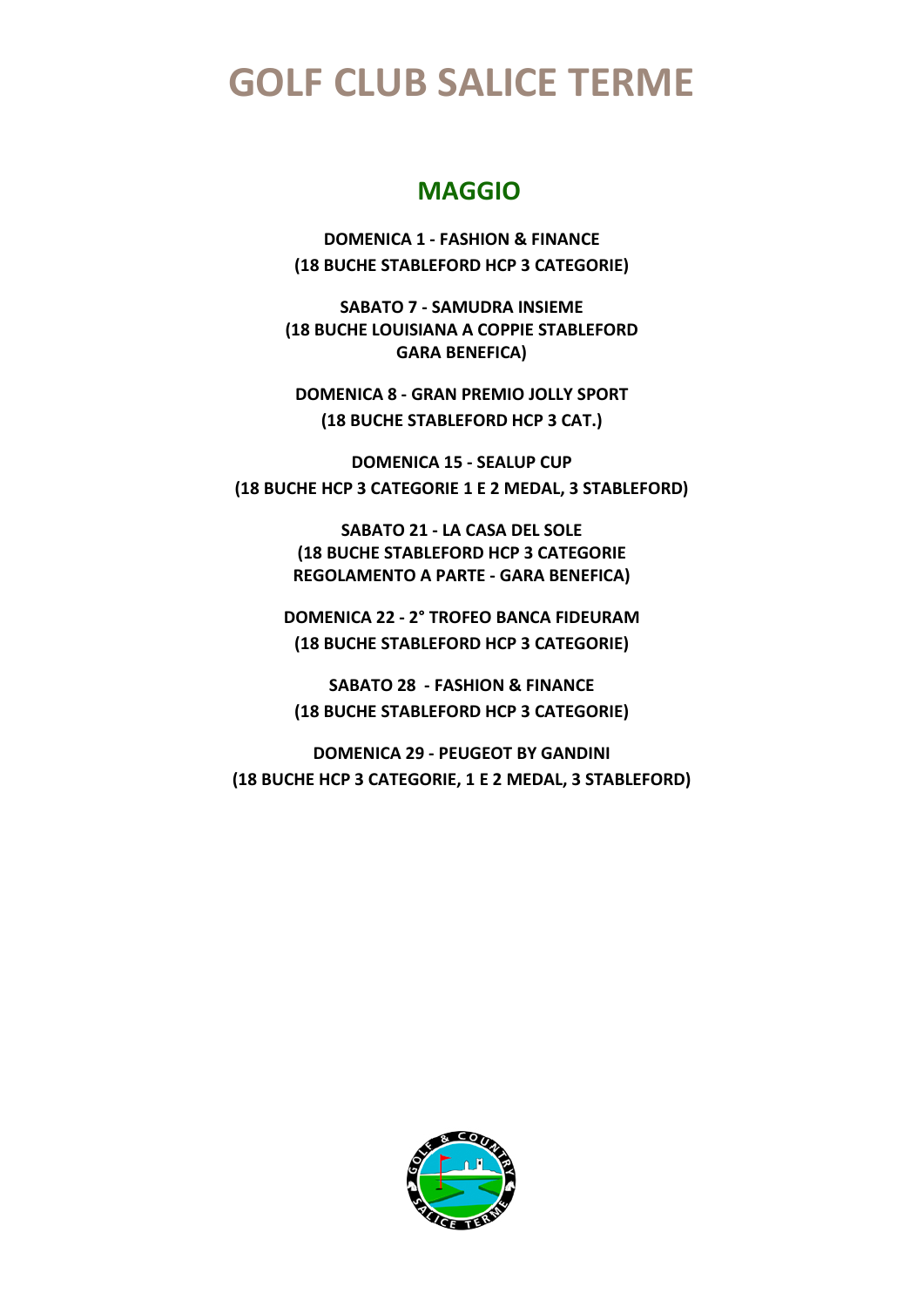### **GIUGNO**

**GIOVEDI' 2 - ORTIDORO TUTTIFRUTTI CUP (GARA A COPPIE)**

**SABATO 4 E DOMENICA 5 - TECNOSERRAMENTI GOLF CUP (18 BUCHE STABLEFORD HCP 3 CATEGORIE)**

**SABATO 11 - LE FRACCE (18 BUCHE STABLEFORD HCP 3 CAT. PARTENZA SHOTGUN E PREMIAZIONE ALLA FONDAZIONE BUSSOLERA BRANCA)**

**DOMENICA 12 - MEMORIAL DENARI BY ZONCA (18 BUCHE HCP 3 CATEGORIE, 1 E 2 MEDAL, 3 STABLEFORD)**

**LUNEDI' 13 - CIRCUITO GIOVANILE LACOSTE RISERVATO UNDER 16 (18 BUCHE GARA GIOVANILE F.I.G. REGOLAMENTO A PARTE)**

> **VENERDI' 17 - SEM CUP 2016 (9 BUCHE STABLEFORD HCP)**

**SABATO 18 - GRAN PREMIO JOLLY SPORT (18 BUCHE STABLEFORD HCP 3 CAT.)**

**DOMENICA 19 - ARGENTERIA ARVAL GOLF CUP (18 BUCHE STABLEFORD HCP 3 CATEGORIE)**

**GIOVEDI' 23 - HAPPY DAYS (18 BUCHE STABLEFORD HCP 3 CATEGORIE)**

**VENERDI' 24 - DOMINA CHAMPIONSHIP 9 buche (4 PALLE 2 GIOCATORI, 9 BUCHE QUATTRO PALLE 2 GIOCATORI STABLEFORD)**

> **SABATO 25 - HALONIS GOLF TROPHY (18 BUCHE STABLEFORD HCP 3 CATEGORIE)**

**DOMENICA 26 - SPECIALITA' MEDITERRANEE (18 BUCHE STABLEFORD HCP 3 CATEGORIE)**

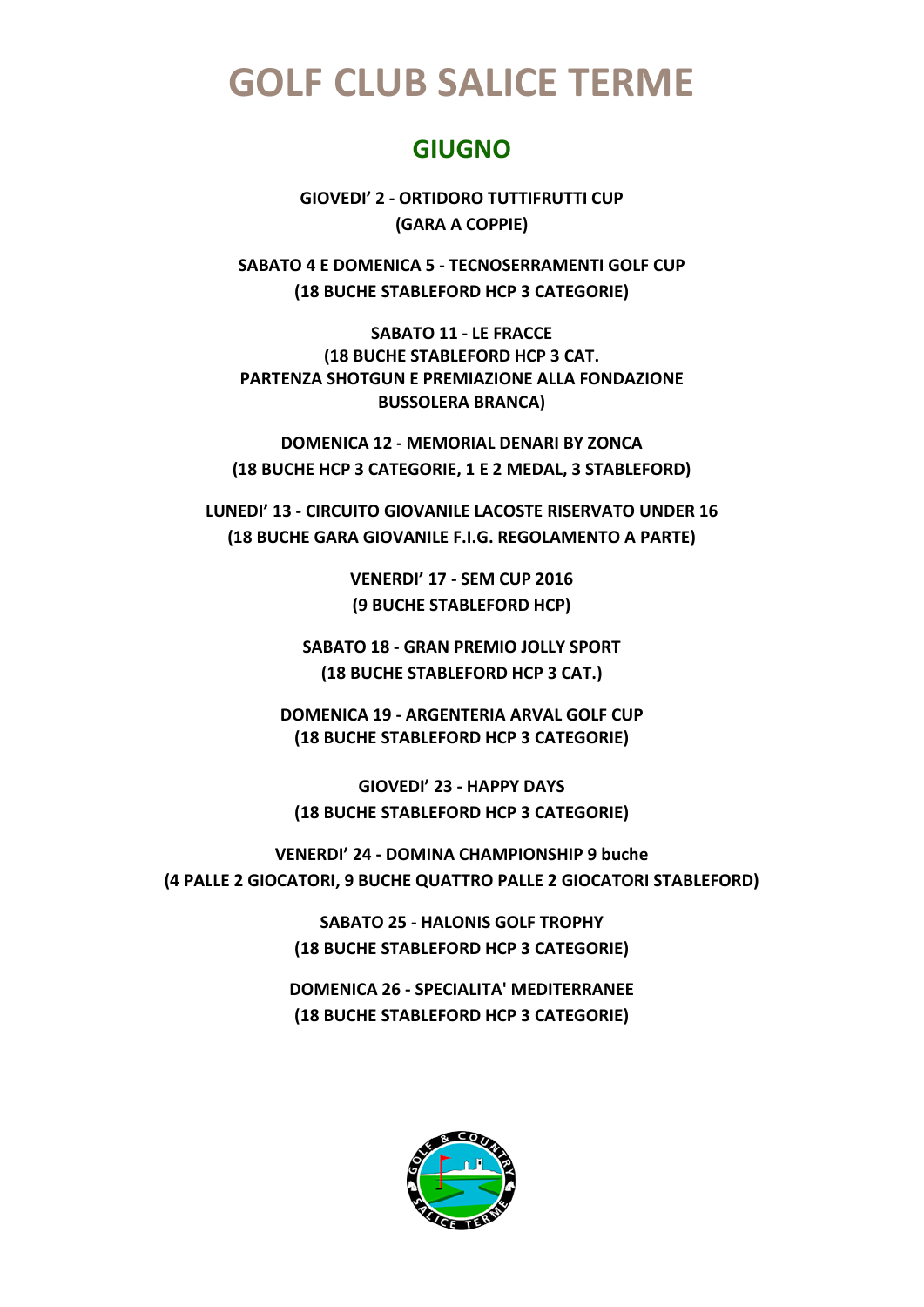### **LUGLIO**

**SABATO 2 - BALBO&CO GOLF CUP (18 BUCHE HCP 3 CAT. 1 CAT. MEDAL, 2 E 3 STABLEFORD)**

**DOMENICA 3 – LUIS CUP (18 BUCHE HCP 3 CATEGORIE, 1 E 2 MEDAL, 3 STABLEFORD)**

**SABATO 9 - COPPA MARCHESE ADORNO PER ARTUCEBA (LOUISIANA 2 GIOCATORI, 9 BUCHE LOUISIANA A COPPIE STABLEFORD)**

> **SABATO 9 - COPPA AZIMUT PER ARTUCEBA (18 BUCHE 4 PALLE LA MIGLIORE STABLEFORD)**

> **DOMENICA 10 – IL MELO ROSSO (18 BUCHE 4 PALLE LA MIGLIORE STABLEFORD)**

**SABATO 16 - COPPA DEL PRESIDENTE BY BANCA GENERALI (36 BUCHE HCP 3 CATEGORIE 1 E 2 MEDAL, 3 STABLEFORD)**

> **VENERDI' 22 - DOMINA CHAMPIONSHIP (9 BUCHE LOUISIANA)**

**SABATO 23 - ENDURANCE GOLF WEEK (REGOLAMENTO A PARTE)**

> **MERCOLEDI' 27 – SEM CUP (9 BUCHE STABLEFORD HCP)**

**SABATO 30 – SALICE TERME SENIOR DAY (9 BUCHE STABLEFORD HCP 2 CATEGORIE)**

**DOMENICA 31 – MEMORIAL BALLARIN (18 BUCHE STABLEFORD HCP 3 CATEGORIE)**

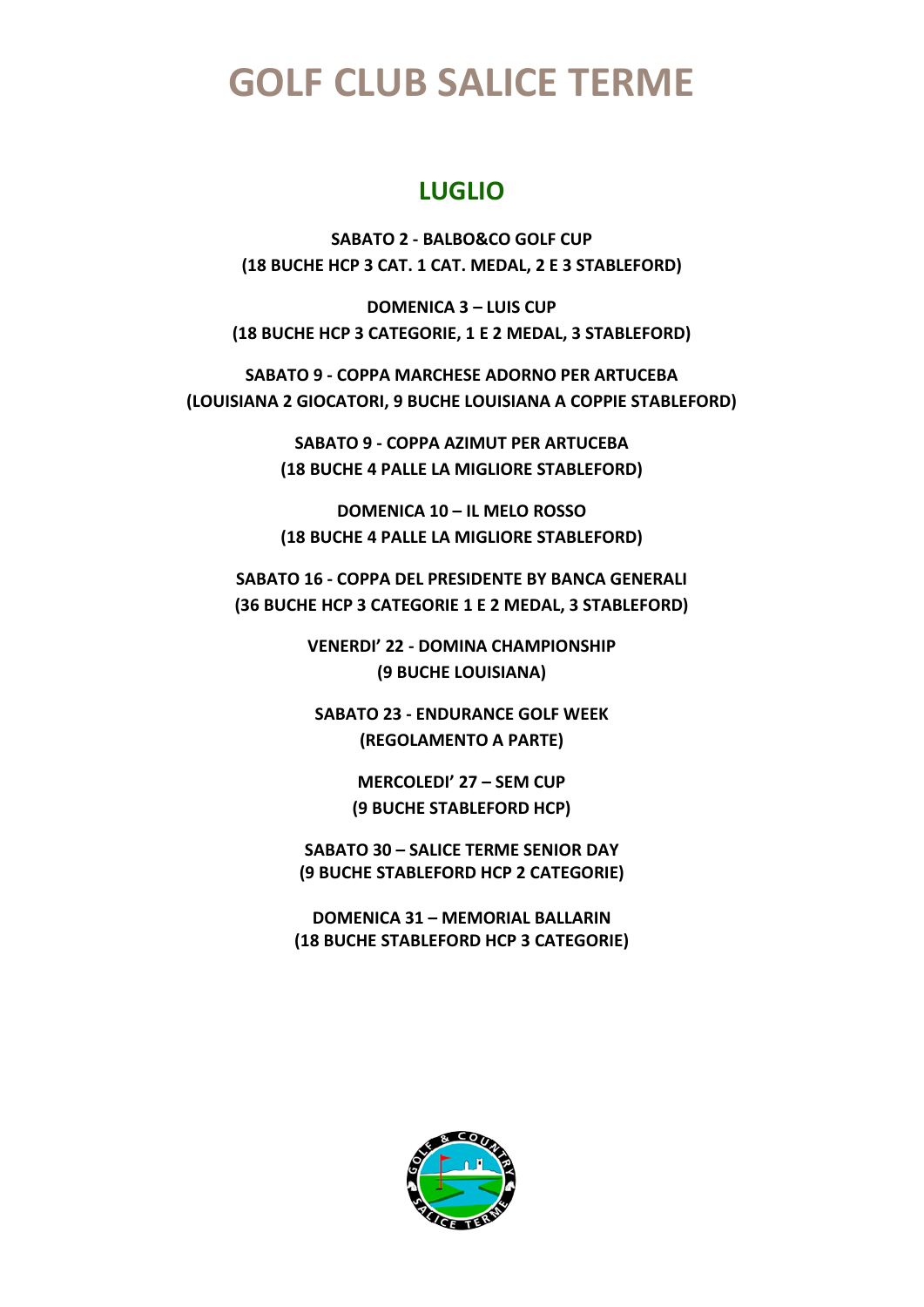### **AGOSTO**

**VENERDI' 5 – DOMINA CHAMPIONSHIP (9 BUCHE SHOTGUN)**

**DOMENICA 7 - CASA VENTURA (18 BUCHE HCP 3 CATEGORIE, 1 E 2 MEDAL, 3 STABLEFORD)**

**LUNEDI' 15 – TROFEO DI FERRAGOSTO** 

**DOMENICA 21 - COPPA DEL TABACCAIO 4 EDIZIONE (18 BUCHE 4 PALLE A 2 GIOCATORI STABLEFORD)**

**SABATO 27 - FAI GOLF CUP 2016 (18 BUCHE STABLEFORD HCP 3 CATEGORIE)**

**DOMENICA 28 – HALONIS GOLF TROPHY (18 BUCHE STABLEFORD HCP 3 CATEGORIE)**

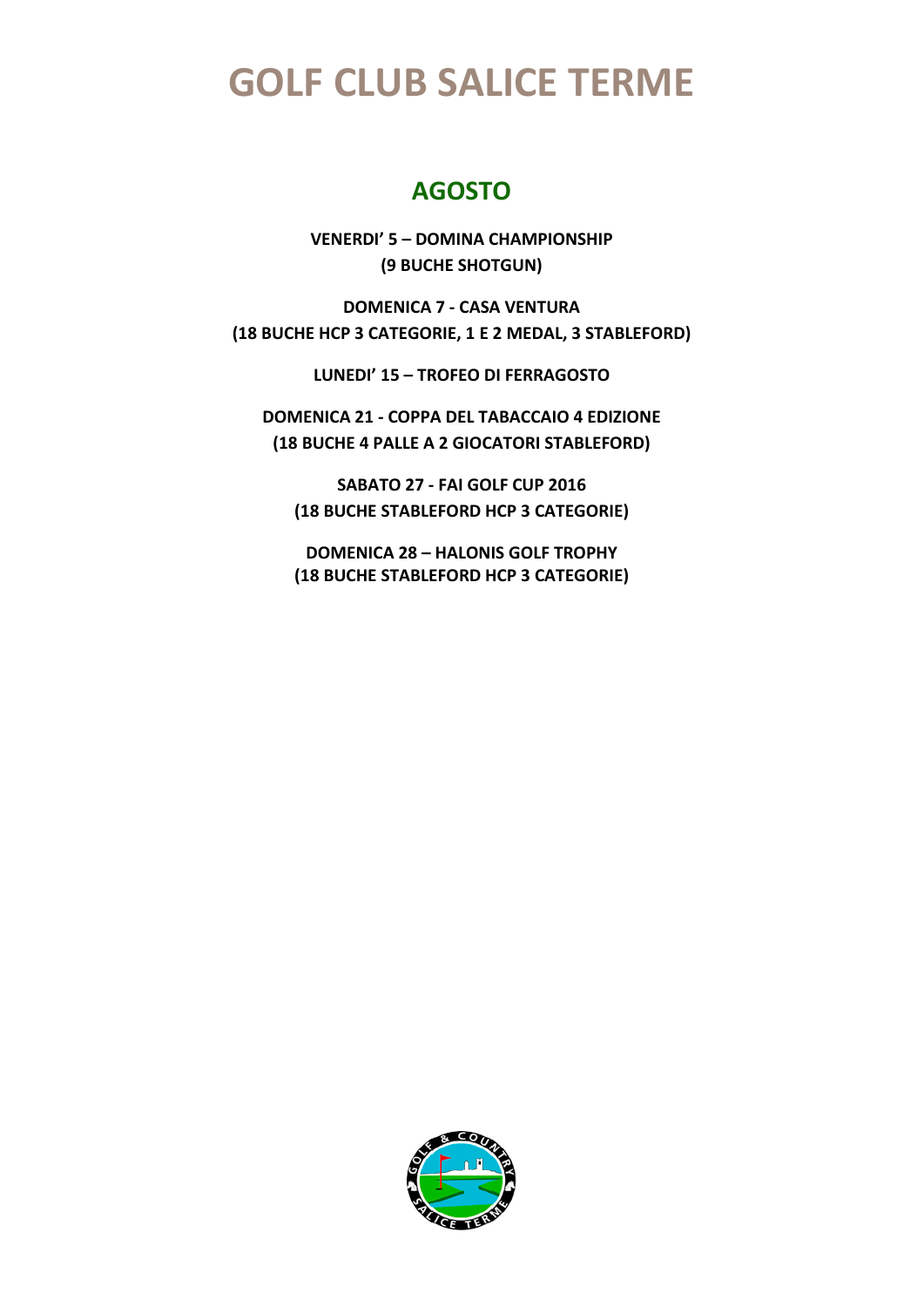### **SETTEMBRE**

**GIOVEDI' 1 - HAPPY DAYS 2016 (LOUISIANA 2 GIOCATORI, 18 BUCHE LOUISIANA)**

**SABATO 3 - FAI GOLF CUP 2016 (GARA SINGOLA, 18 BUCHE STABLEFORD HCP 3 CATEGORIE)**

**DOMENICA 4 - LOUISIANA GOLFIMPRESA TOUR 2016 (LOUISIANA 2 GIOCATORI, 18 BUCHE LOUISIANA A COPPIE MEDAL REGOLAMENTO A PARTE)**

> **SABATO 10 - FONDAZIONE MONTAGNA BY LE FRACCE (GARA SINGOLA, 18 BUCHE STABLEFORD HCP 3 CAT.)**

**DOMENICA 11 - SARA ASSICURAZIONI GOLF CUP (GARA SINGOLA, 18 BUCHE HCP 3 CATEGORIE, 1 E 2 MEDAL, 3 STABLEFORD)**

**SABATO 17 - 18° TOURISTGOLF LYONESS & TRAVEL CUP (GARA SINGOLA, 18 BUCHE STABLEFORD HCP 3 CATEGORIE CIRCUITO NAZIONALE)**

> **DOMENICA 18 – FINALE FONDAZIONE MONTAGNA BY LE FRACCE (GARA SINGOLA, 18 BUCHE STABLEFORD HCP 3 CATEGORIE)**

**SABATO 24 – OKTOBERFEST GOLF CUP 2016 (GARA SINGOLA, GARA A SQUADRE DI 4 GIOCATORI - REGOLAMENTO A PARTE)**

> **DOMENICA 25 - OKTOBERFEST GOLF TROPHY (GARA SINGOLA, 18 BUCHE STABLEFORD HCP 3 CAT.)**

**GIOVEDI' 29 - HAPPY DAYS (GARA SINGOLA, 18 BUCHE STABLEFORD HCP 3 CATEGORIE)**

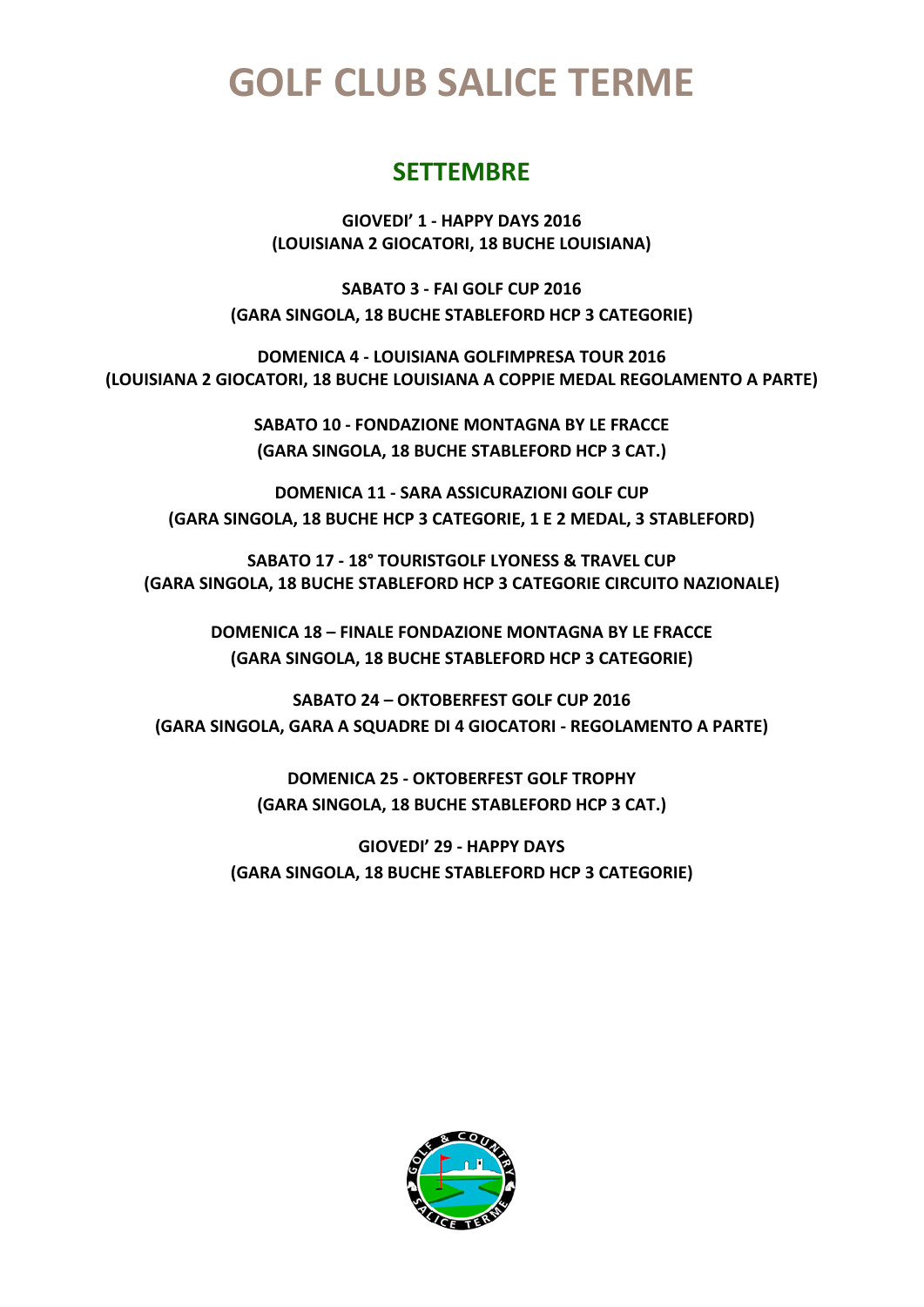### **OTTOBRE**

**SABATO 1 – GOLF IN ROSA (GARA SINGOLA, 18 BUCHE STABLEFORD HCP 2 CAT. OPPURE 9 BUCHE STABLEFORD HCP 2 CAT. GARA A SCOPO BENEFICO)**

> **DOMENICA 2 - ESSEPIEMME SAS (LOUISIANA 2 GIOCATORI)**

**SABATO 8 – DOMINA CHAMPIONSHIP (GARA SINGOLA, 9 BUCHE STABLEFORD HCP 2 CATEGORIE)**

**DOMENICA 9 - CSR SPORT & FITNESS GOLF CUP (GARA SINGOLA, 18 BUCHE STABLEFORD HCP 3 CATEGORIE)**

**SABATO 15 - SALICE Vs LA SERRA (GARA SINGOLA, 18 BUCHE STABLEFORD HCP 3 CAT)**

> **DOMENICA 16 - CRISTANINI VIAGGI (REGOLAMENTO A PARTE)**

**SABATO 22 - GOLF & TEATRO (GARA SINGOLA, 9 BUCHE STABLEFORD HCP 2 CAT. DURATA 1 GIRO)**

> **DOMENICA 23 - LEROY MERLIN GOLF CUP (18 BUCHE STABLEFORD HCP 3 CAT.)**

**SABATO 29 - TROFEO DEI SAPORI (GARA A COPPIE 18 BUCHE 4 PALLE LA MIGLIORE + 18 BUCHE GREENSOME)**

> **LUNEDI' 31 - STEFANO 5.0 (GARA SINGOLA)**

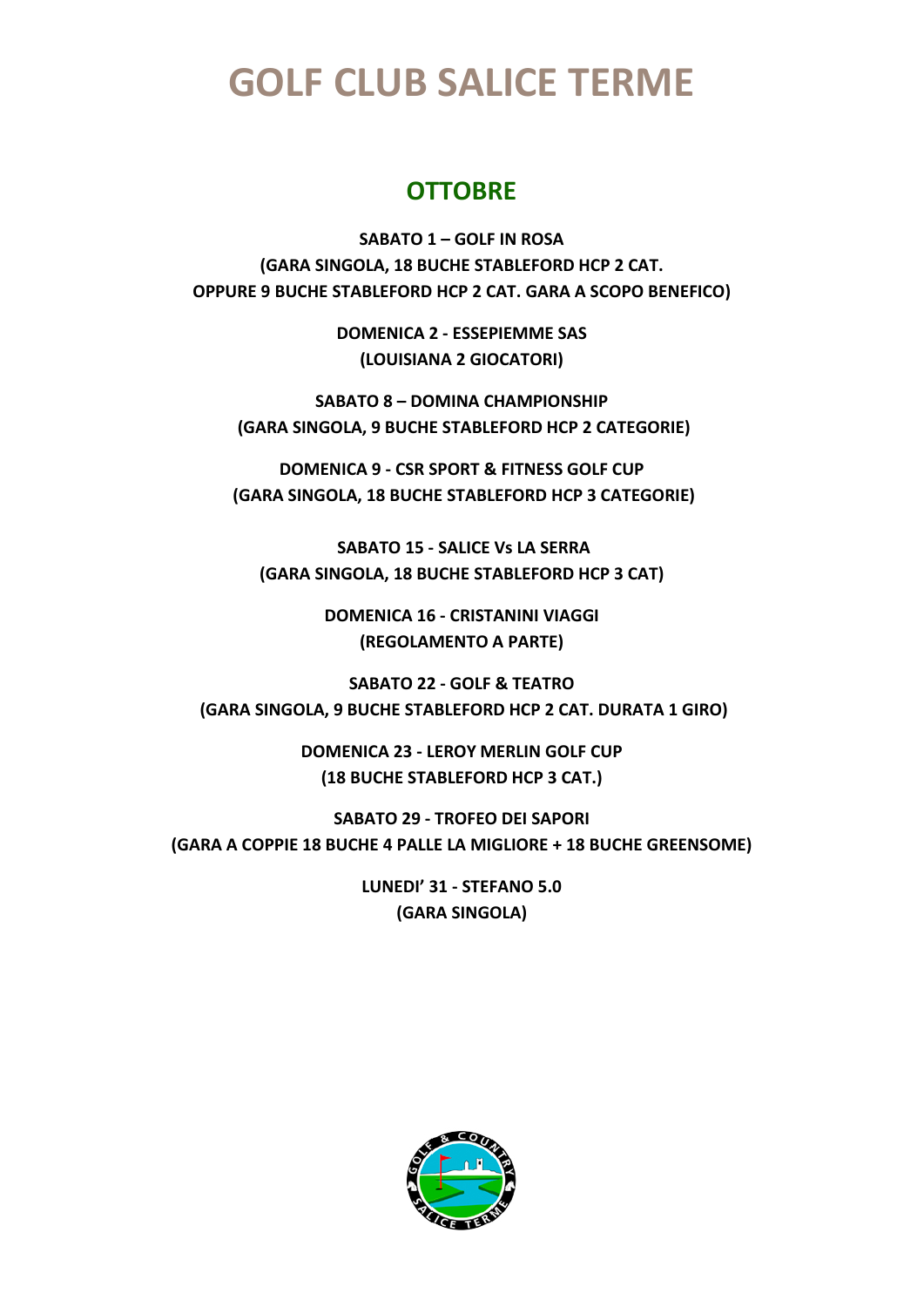#### **NOVEMBRE**

**MARTEDI' 1 - COPPA LEROY MERLIN FESTA DEL BRICOLAGE GARA SINGOLA, 18 BUCHE STABLEFORD HCP 2 CAT.. DURATA 1 GIRO.**

**SABATO 5 - FOOTGOLF PRO TOUR GARA SINGOLA, PARTENZE DALLE ORE 11:00 . DURATA 1 GIRO.**

> **DOMENICA 6 - SCORE D'ORO GRAN FINAL (18 BUCHE STABLEFORD HCP 3 CAT. PARTENZE SHOTGUN ORE 11:00)**

**SABATO 12 - HAPPY DAYS 2016 4 PALLE 2 GIOCATORI, 18 BUCHE HCP 4 PALLE LA MIGLIORE STABLEFORD. DURATA 1 GIRO.**

> **DOMENICA 13 - TROFEO BOIDO DEL TARTUFO 1°PROVA (18 BUCHE 4 PALLE LA MIGLIORE)**

> > **SABATO 19 - FOOTGOLF PRO TOUR (GARA SINGOLA, DURATA 1 GIRO)**

**DOMENICA 20 - TROFEO BOIDO DEL TARTUFO 2° PROVA (18 BUCHE STABLEFORD HCP 3 CAT.)**

**SABATO 26 - THE BLACK SATURDAY NINE HOLES (GARA SINGOLA, 9 BUCHE STABLEFORD HCP 2 CATEGORIE)**

**DOMENICA 27 - TROFEO BOIDO DEL TARTUFO 3° PROVA (18 BUCHE LOUISIANA A COPPIE)**